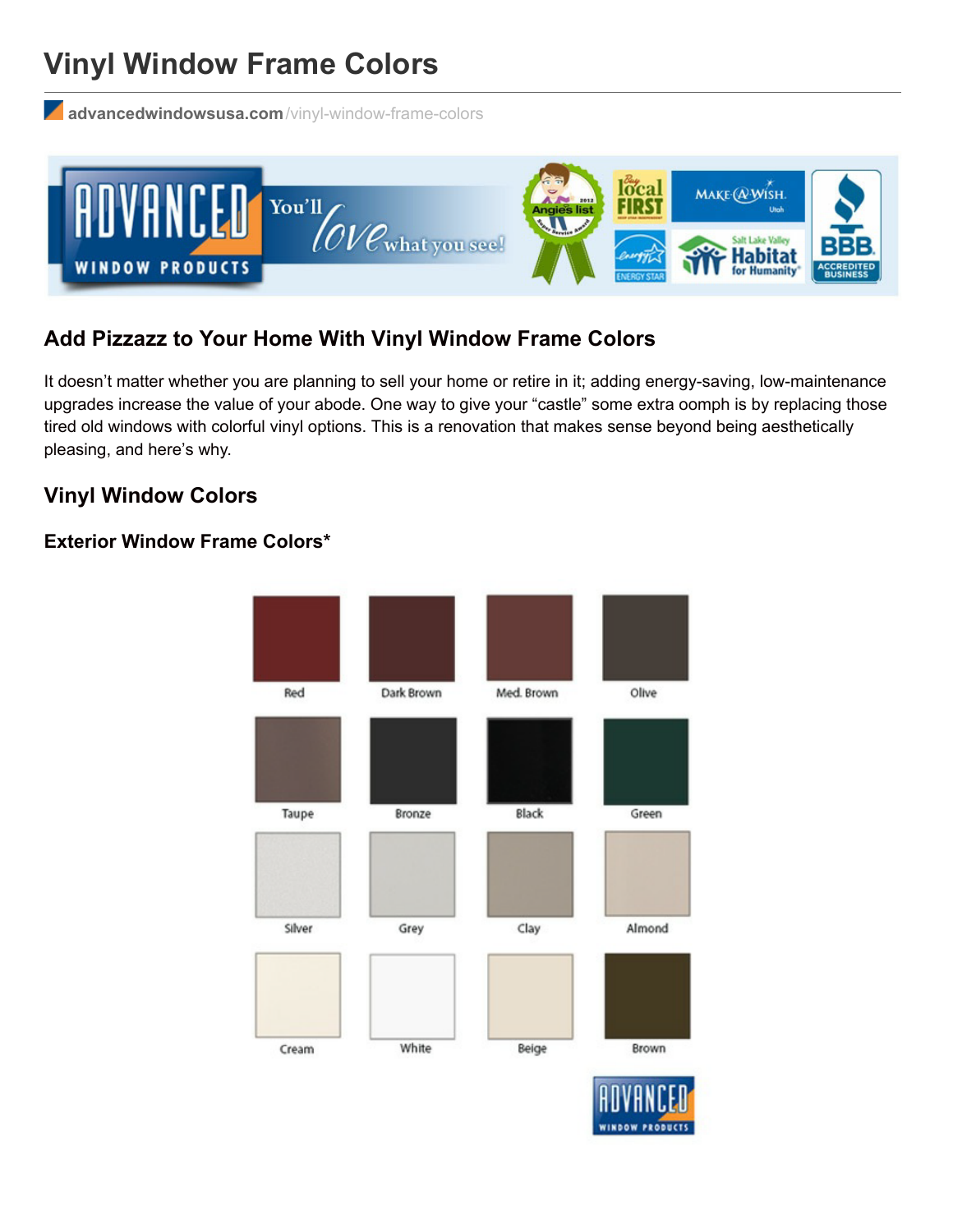Today's home is vibrant, colorful and picturesque, and many homeowners achieve this candy cottage look by installing vinyl windows. It used to be that you had to paint your window frames to add some snap, but not anymore. Advanced Window Products offers vinyl window frames in a variety of colors sure to suit your taste.

These windows are also maintenance-free and offer superior savings on your energy bill. By contacting us to replace your old, leaking windows, you'll save yourself the chore of painting window frames annually to keep them looking their best and money when the utility companies come calling. Take that extra time and cash and enjoy your weekends.

#### **Replacement Window Color Choices**

So what colors do you have to choose from? We offer three basic interior and exterior window hue options: traditional white, subtle almond, and dark tan for a richer effect. If none of those colors appeal to you, you needn't fret. [Advanced](http://advancedwindowsusa.com/) Window Products also has 11 additional exterior colors, or we'll customize a color of your choosing. This will cost extra, but it's worth it to have your dream windows.

#### **Other advantages to hiring us to replace your old windows with new vinyl ones include:**

- Our vinyl coloring formula is performance-tested to ensure optimal color retention, durability, and weathering.
- Our premium colors enhance each window frame, showing off the angles and clean lines.
- Our color palette is neutral and blends easily with any interior and exterior wall color to give your home a clean and contemporary look.
- Your vinyl windows will look great for years to come you're done painting, refinishing, or staining.

#### **Interior Window Frame Colors\***



\*Due to individual digital monitor limitations, colors may vary from those shown. To confirm your color choices, contact your local Advanced Windows Products sales representative or visit the Advanced Windows Products' Showroom.

#### **Vinyl Window Manufacturer**

The exterior finish on our vinyl windows resists sunlight exposure fading. In fact, we are proud to say that our vinyl window finish exceeds accepted industry standards for fade resistance. Some of our competitors' paint reflects the